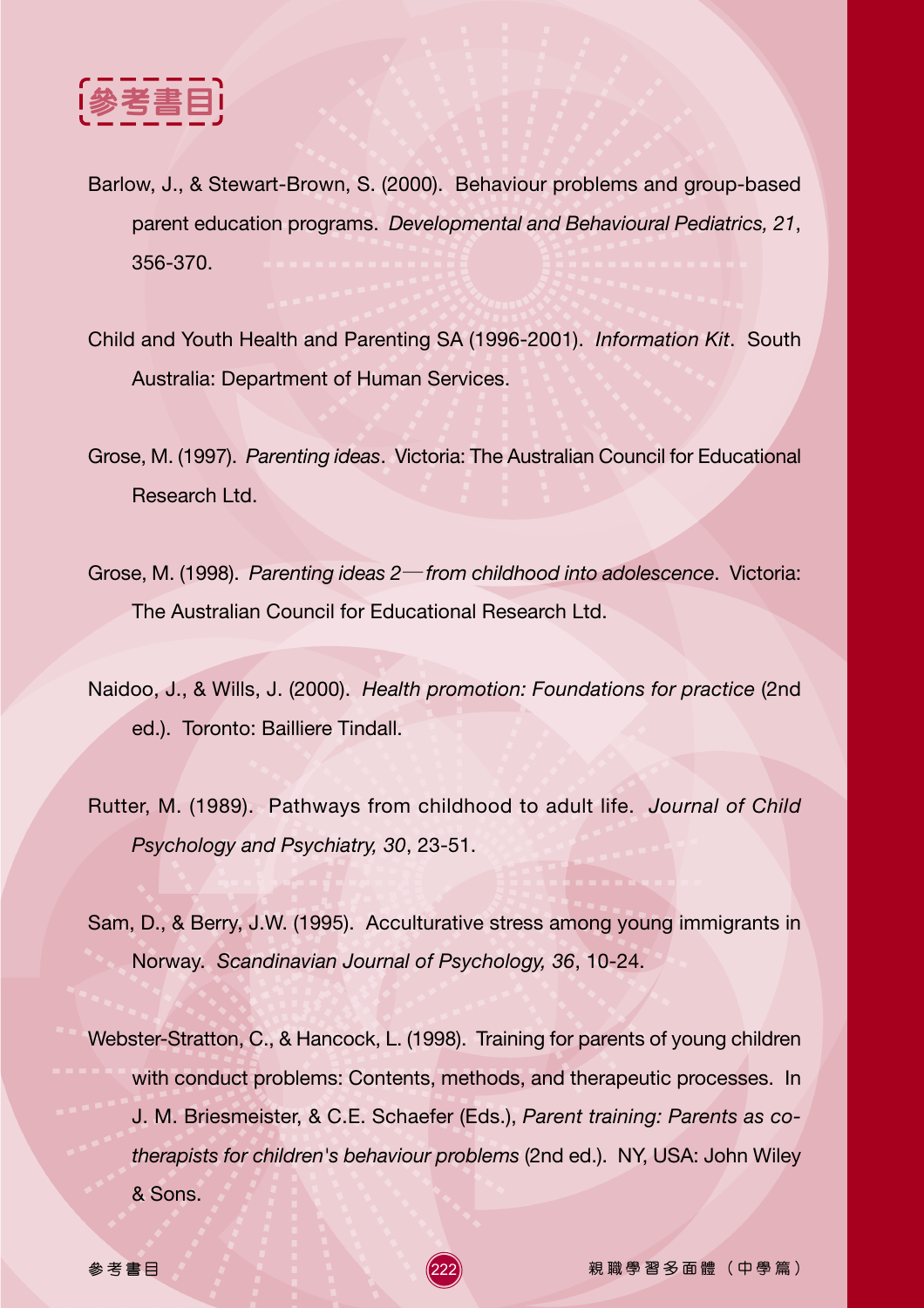Daniel Goleman著。張美惠譯 (1996)。《E Q》。 台北市:時報文化。

- Dinkmeyer, D., & Mckay, G. D.著。紀李美瑛﹑紀文祥譯 (1995)。《成為有效能的 父母系統化訓練法1―父母親自我訓練手冊》。 台北市:遠流。
- Dinkmeyer, D., & Mckay, G. D.- !"# (1995)- !"#\$%&'()\* 訓練法3—青少年期教養法》。 台北市:遠流。
- Dinkmeyer, D., McKay, G. D., Dinkmeyer, D. J., Dinkmeyer, J. S., & McKay, J. L. 著。宇沙譯 (1995)。<mark>《</mark>成為有效能的父母系統化訓練法 4—有效能的父母<mark>》</mark>。台 北市:遠流。
- Don H. Fontenelle, Ph.D.著。傅湘雯譯 (2001)。《青春不代溝—怎樣教養青春期的 孩子》。 台北市:台灣麥克。

吴國棟、湯潔玲、黃麗敏編 (2001)。《「家校合作―親子調和工作」計劃:親子調和 平行小組教材套》。 香港:社會福利署觀塘區青少年服務地方委員會 及 觀塘 區議會社會服務委員會。

223

李惠加 (1997)。《青少年發展》。 台北市:心理出版社有限公司。

卓以定 (2000)。《新世代優質父母手冊》。 台北市:遠流。

東華三院 社會服務科 (1997)。《親親媽咪》。香港:新雅文化事業。

林植森 (2000)。《家長通識》。香港:突破出版社。